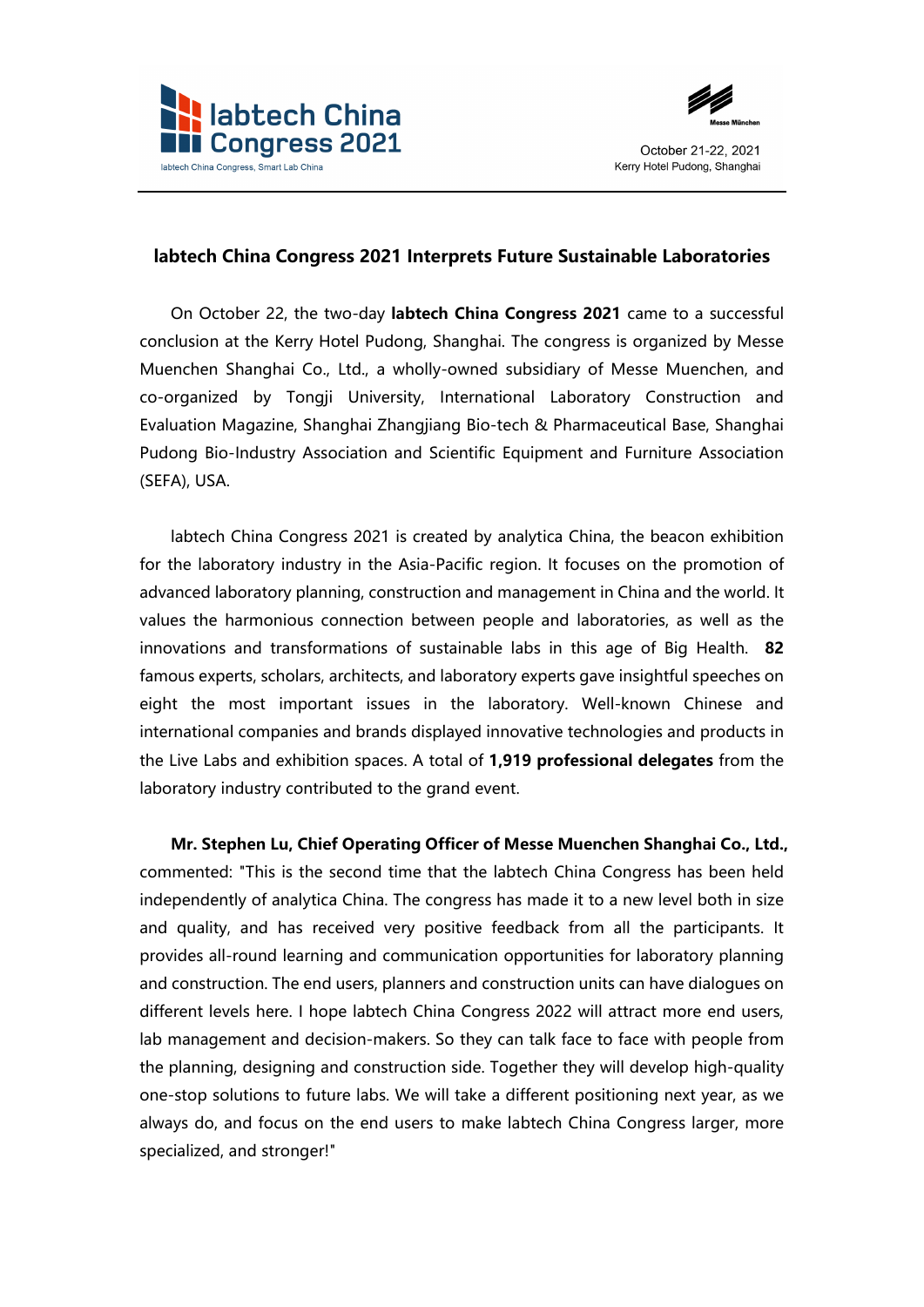



## **High-quality Summits Directs to Future Sustainable Labs**

labtech China Congress 2021 focuses on a myriad of topics: scientific facility construction and laboratory design and planning, laboratory construction, operation and maintenance under the world/China technology innovation system, smart laboratory design and planning, smart laboratory efficiency and management. Experts from the **Chinese Center for Disease Control (CDC), China National Accreditation Service (CNAS), Chinese Academy of Sciences, Panjin Inspection and Testing Center, HOK Architects, Huajian Group Shanghai Architectural Design and Research Institute, China IPPR, Sinopec Shanghai Engineering, Shenkang Hospital, Green Valley Pharmaceutical, Shanghai University of Science and Technology, Peking University International Hospital, New York University Shanghai, University of California, Irvine School of Sustainable Development, Fraunhofer-Gesellschaft, Hanguang, San Group, WALDNER, Agilent, and Perkin Elmer** spoke about the lab construction requirements and standards at home and abroad, and inspired in-depth thinking about laboratory construction and management through their sharing of innovative trends and case studies in the planning, construction and management of smart laboratories. They gave clear directions to the sustainable development of laboratories in the future. In addition, labtech China Congress adopted a brand new roundtable forum that promoted exchange across disciplines - design and planning suppliers, construction contractors, EPC general contractors and users- on how to build high-level biological laboratory that is demanding in many aspects. The talk was heated and participants reported positive experience.

**Mr. Li Zhuxuan, Senior Chief Engineer of China IPPR International Engineering Co., Ltd**. said: "In the past, biosafety almost entirely relies on visual instruments. Now we can monitor and manage equipment remotely through smart systems. Data systems and Big Data technology can support high-performance laboratories such as biological laboratories and high-level laboratories in terms of safety, capacity, efficiency, and management. I think this is very good. Such trend is also what design and construction units are concerned about. I think the organizers of labtech China Congress have done a good job. From policy, laboratory management, design, architecture to electromechanical and even products, manufacturers and the cooperation between industry and academic research like the Tongji University team, as well as the case studies, they all give very inspiring ideas. I would give the organizer a thumb-up and hope the congress will be even better in the future."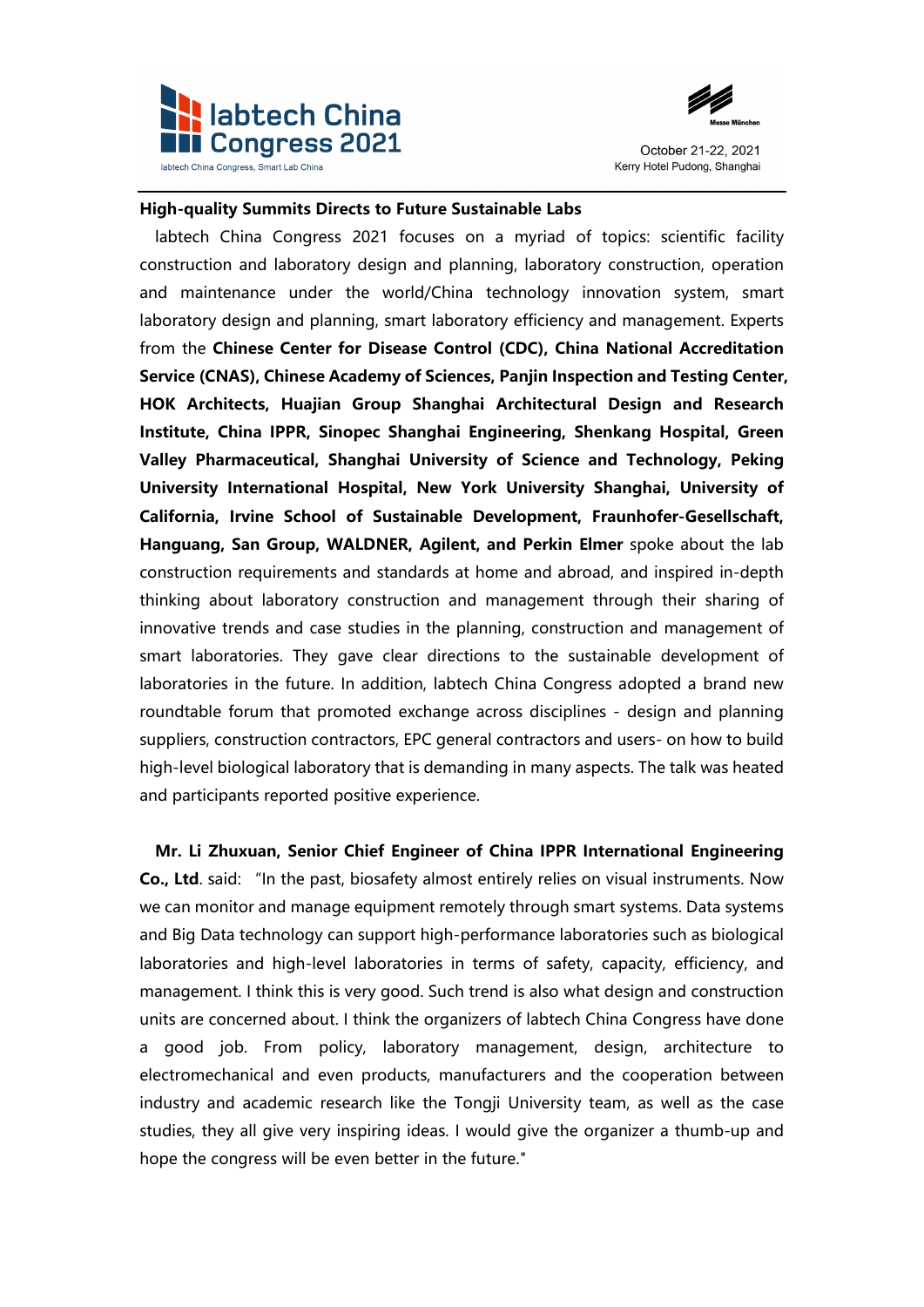



**Mr. Lin Yifan, Special Assistant to the General Manager and Director of the Planning and Construction Department of Shanghai Green Valley Pharmaceutical Co., Ltd.** said: "I can see that the exhibitors and participants are all very supportive to labtech China Congress. The lecture topics are very important and in-depth discussions are made on many aspects from biology and chemistry, to industry standards and national regulations from the perspective of users. I believe this is very helpful to the audience. This is the second time I participated in the labtech China Congress. I think that the size and quality have been greatly improved. I suggest that in the future, we could hold more special workshops focusing on more specific topics. I believe such events will be very helpful."

## **Four Parallel Sessions on Safe, Smart and Sustainable Labs**

The parallel session **Sustainable Laboratory (1): Laboratory operation and maintenance and evaluation under the goal of carbon neutrality and carbon peak** focused on the important role of the LEED system in sustainable laboratory design and planning, the application of new materials in laboratory construction, sustainable laboratory safety education and personnel training, and ways to achieve "carbon neutrality" in laboratory design and construction. Experts from **Shanghai Pacific Energy Center, Road, Tongji University** and **TERAO France** offered insights into the development of sustainable "carbon-neutral" laboratory that is cost-reducing, efficient and environmental from the perspective of lab operation, maintenance and evaluation.

The parallel session **Laboratory Environment and Safety** is presented by industry and business representatives from **the National Health Commission, the National Ministry of Ecology and Environment, Schneider Elektronik GmbH, San Group, China IPPR International, and the Chinese Academy of Sciences.** They discussed important topics such as chemical pollution and occupational health in laboratories, laboratory hazardous waste management, the design and application of variable air volume control systems in laboratories, intelligent management and control of hazardous chemicals throughout the life cycle, the fundamental role of design in the safety of advanced biological laboratories, the safety of bio data and network facilities. The session conveyed an important concept of Labtech China Congress - the protection of research personnel and harmonious relationship between human and laboratory.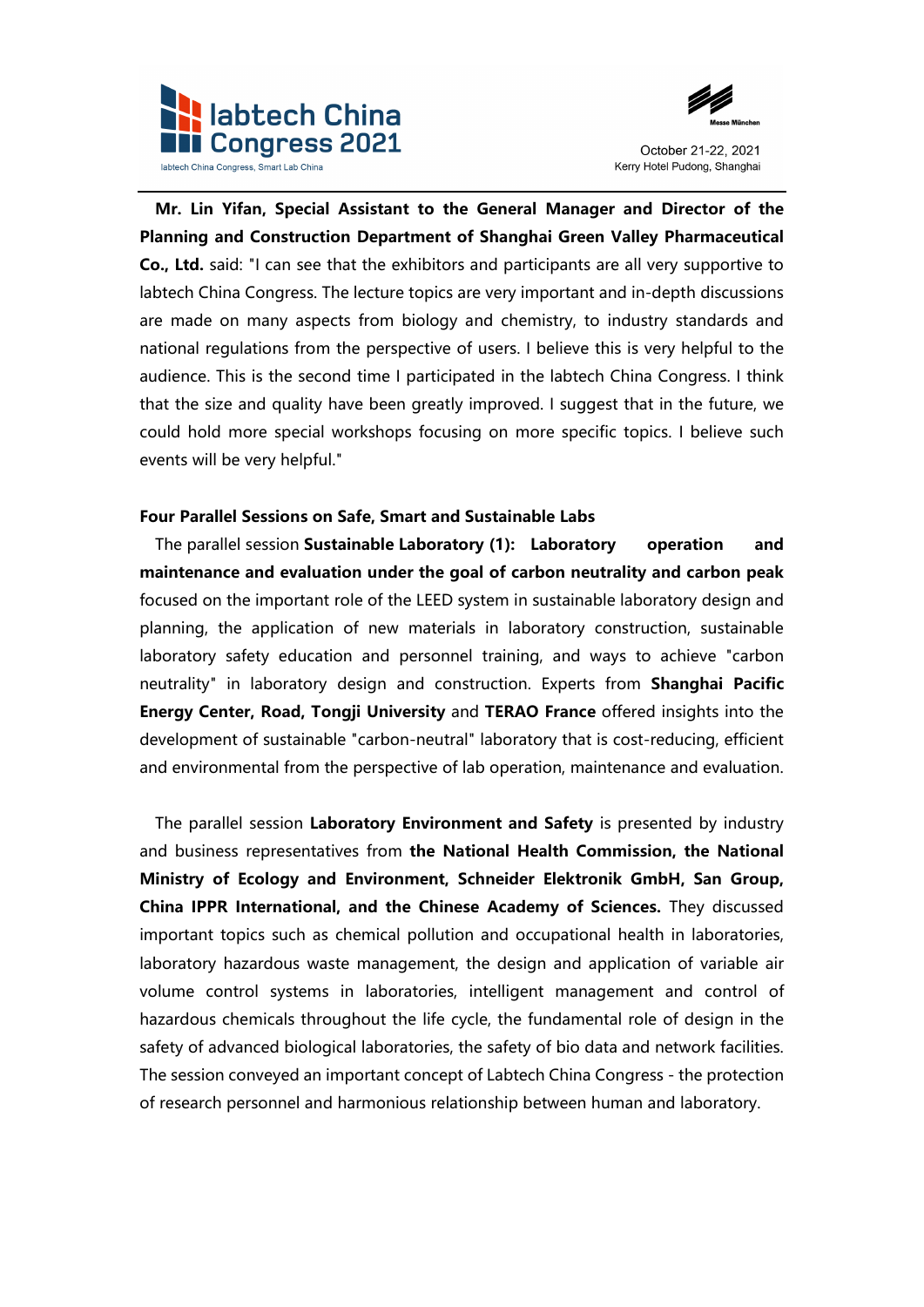



The parallel session **Sustainable Laboratory (2) International perspectives on sustainability, digitization and intelligence** addressed issues like new trends in sustainable laboratory design and planning, future-oriented flexible laboratories, preliminary planning of scientific research facilities and real estate, active heat recovery- the future of fresh air-conditioning in laboratories, the effective route of achieving "dual-carbon goals" learned from international sustainable laboratories. Senior experts from **Dyna, Perkins & Will Architects, QED Environment, Konvekta AG,** and **the National Renewable Energy Laboratory (NREL) of the U.S. Department of Energy** talked about advanced design, construction and management concepts that can inspire its Chinese peers, and promote the improvement of Chinese scientific research, education, environmental monitoring, testing, medical and other experimental activities.

The parallel session **Digitalization and intelligence, the future of the inspection and testing industry** focused on the AI interpretation of big inspection data, the development and challenges of medical device inspection and testing in China and abroad, and the digital intelligence services in the new testing lab infrastructure construction, remote review in laboratory accreditation, the construction and acceptance of smart laboratories, the digital transformation and platform building of third-party inspection and certification agencies. Industry representatives from **Shanghai Changhai Hospital, Shanghai Medical College, iLabService Technology, CNAS, CTI** and **China Certification & Inspection Group (CCIC)** spoke about the orderly, healthy and sustainable development of inspection and testing institutions and their bright future, following the the state's policy of "delegating, managing and serving".

As an important part of the support programs of the labtech China Congress 2021, the **Workshop**s offered a more detailed introduction to the concept of lab sustainability through lectures and training sessions, focusing on the lab space, operation and maintenance, and the planning and design of sustainable laboratories. From the designer's point of view, they gave new insights into lab construction. The Workshops also discussed laboratory environment and safety, food safety and inspection automation, and emphasized using high-tech methods to improve the safety of the laboratory and the personnel. Participants discussed how to build a sustainable laboratory and improve laboratory environment and safety.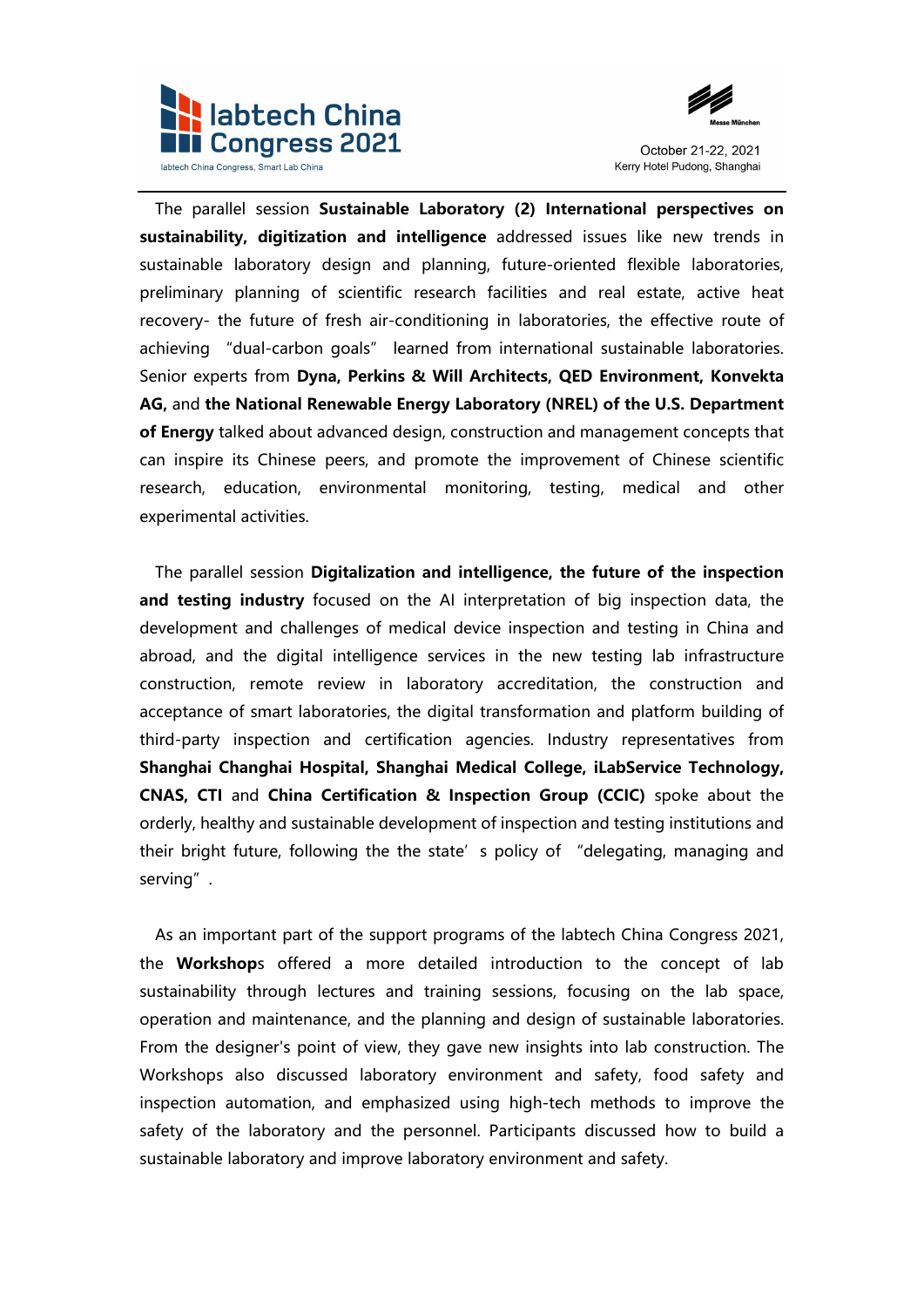



## **Immersive Experience of Innovative Technology and Products in Live Labs**

In addition to the two main forums and the four parallel sessions, an 800+ square-meter Live Lab and inno Lab spaces were constructed. **Hanguang, San Group**  and **WALDNER** presented the **Smart Laboratory**, the **Chemistry Lab**, and the **Green Sustainable Laboratory** in the area. Through demonstrations and hands-on operations, participants experienced cutting-edge products, innovative technology, modern lab design and advanced IT management concepts. In Inno Lab, well-known brands such as Road, Miele, Xude, Konvekta AG, iLabService, Masdek, and Agilent presented solutions to the entire ecosystem of laboratory design, planning, construction, operation and management.

**Mr. Hou Haifeng, President of Shanghai Hanguang Industrial Co., Ltd.** said: "This year the labtech China Congress invited experts from different industries and senior academics to share with us the current trends in laboratory construction and development. Apart from our need for R&D centers and innovation centers, which is stated in the "Big Infrastructure" initiative, and China's demand for public health centers under the Covid-19 epidemic, digital laboratories are also increasingly needed. I believe that through this congress, the laboratory construction in China and even the world will reach a new level. labtech China Congress is a good platform and we will definitely participate again next year."

"This year is our second participation in the labtech China Congress. We have found that all the events, the plenary sessions, parallel sessions, workshops, Live Labs and other programs are providing more idea exchange opportunities than in 2019. There are not only ideas, but also real applications and case studies." **Ms. Wang Bing, general manager of Shanghai San Group Corporation,** said: "What impresses me is that the conference has expanded from lab construction, a very specialized and confined area, to the broader arena of architecture. Though it is not uncommon in advanced countries, I am still very pleased to see that in China the laboratory industry has begun to expand their horizon and have discussions face to face. It is a very good beginning. The Live Lab is a great aid for the conference. They can provide better experience and more choices. At the same time, exhibitors can actively respond to user needs on the spot. I hope that labtech China Congress will become better and better, and we will join hands to create more good ideas and applications.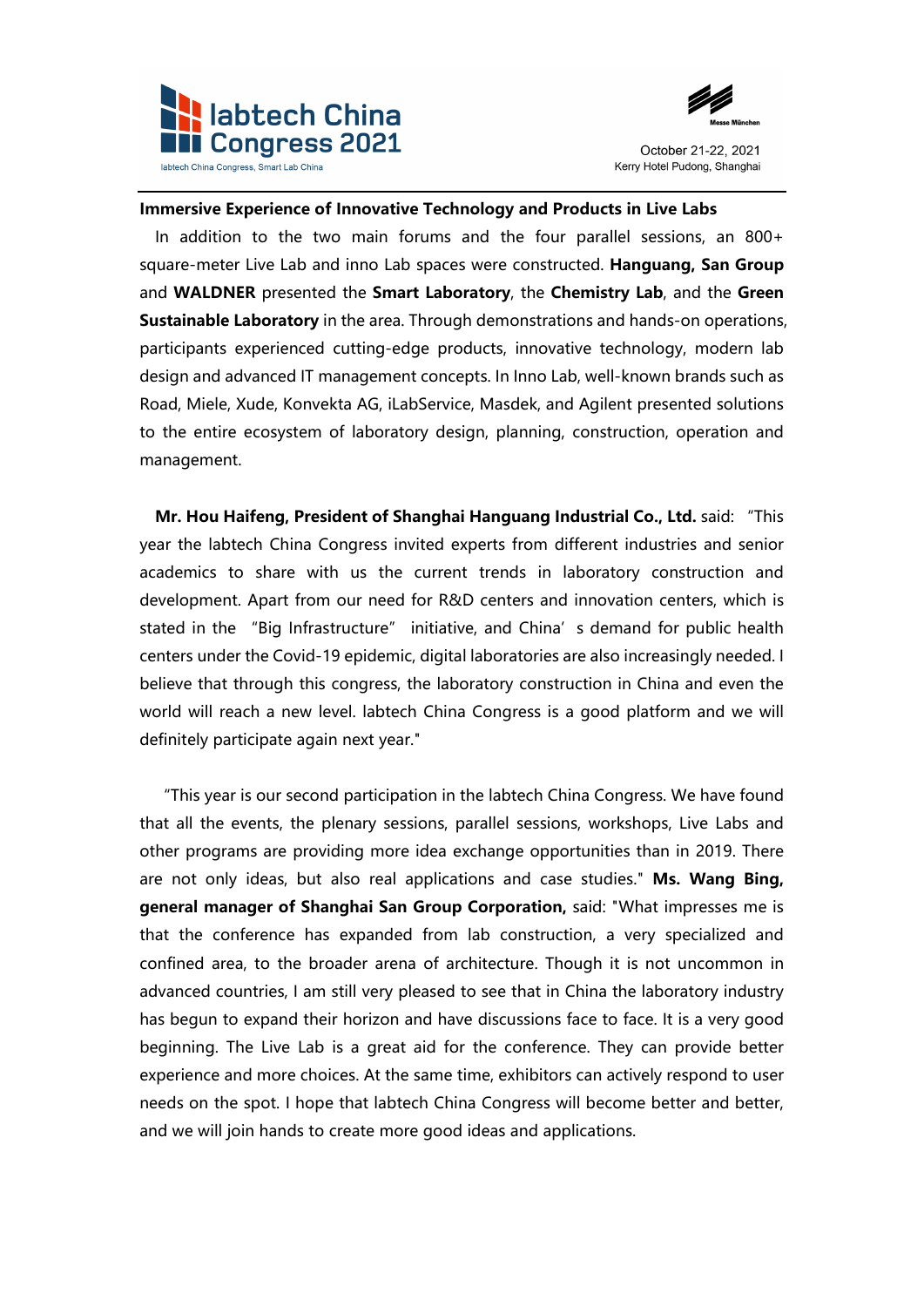



**Ms. Liao Yi, vice president of WALDNER (Shanghai) Technology Co., Ltd.,** said: "The labtech China Congress has continued the form of "forums + live labs + workshops" so exhibitors can make more in-depth interaction with users in terms of the macro trends to specific needs. WALDNER looks forward to our continued cooperation with the congress to create more flexible cooperation models, and jointly promote the Open Area concept of laboratory and workshop. The conference serves as a bridge between user needs, equipment supplies and laboratory solutions. It has really contributed to the rapid development of the laboratory industry. I wish the event will get better and better every year!

# **Upgraded Research Ecology and Life-cycle Management System in a Proven Exhibition Model**

A total of 85 speeches, 20+Live Labs, inno Labs and support activities were held to discuss innovative technologies and trends in the laboratory field at home and abroad, in addition to new opportunities and challenges for sustainable laboratory development in the future. The congress created Live Labs and Inno Labs spanning over 800 square meters to stage latest industry trends and products. It also built multiple user exchange circles and organized laboratory visits that provided opportunities for efficient communication between VIP representatives, enterprises and users. Labtech China Congress 2021 continued to improve the "exhibition + conference" model initiated in 2019, and offered multi-dimensional, comprehensive innovation and upgrading solutions in laboratory construction, furniture, HVAC, cleaning, storage, equipment maintenance, safety and intelligence that covered the entire scientific research ecology and full life cycle.

labtech China Congress 2022 looks forward to your participation from Nov. 13 – 15, 2022 in Shanghai. Save the date!

For more information about labtech China Congress, please follow our Wechat account "labtechChina".

###

## **About labtech China Congress**